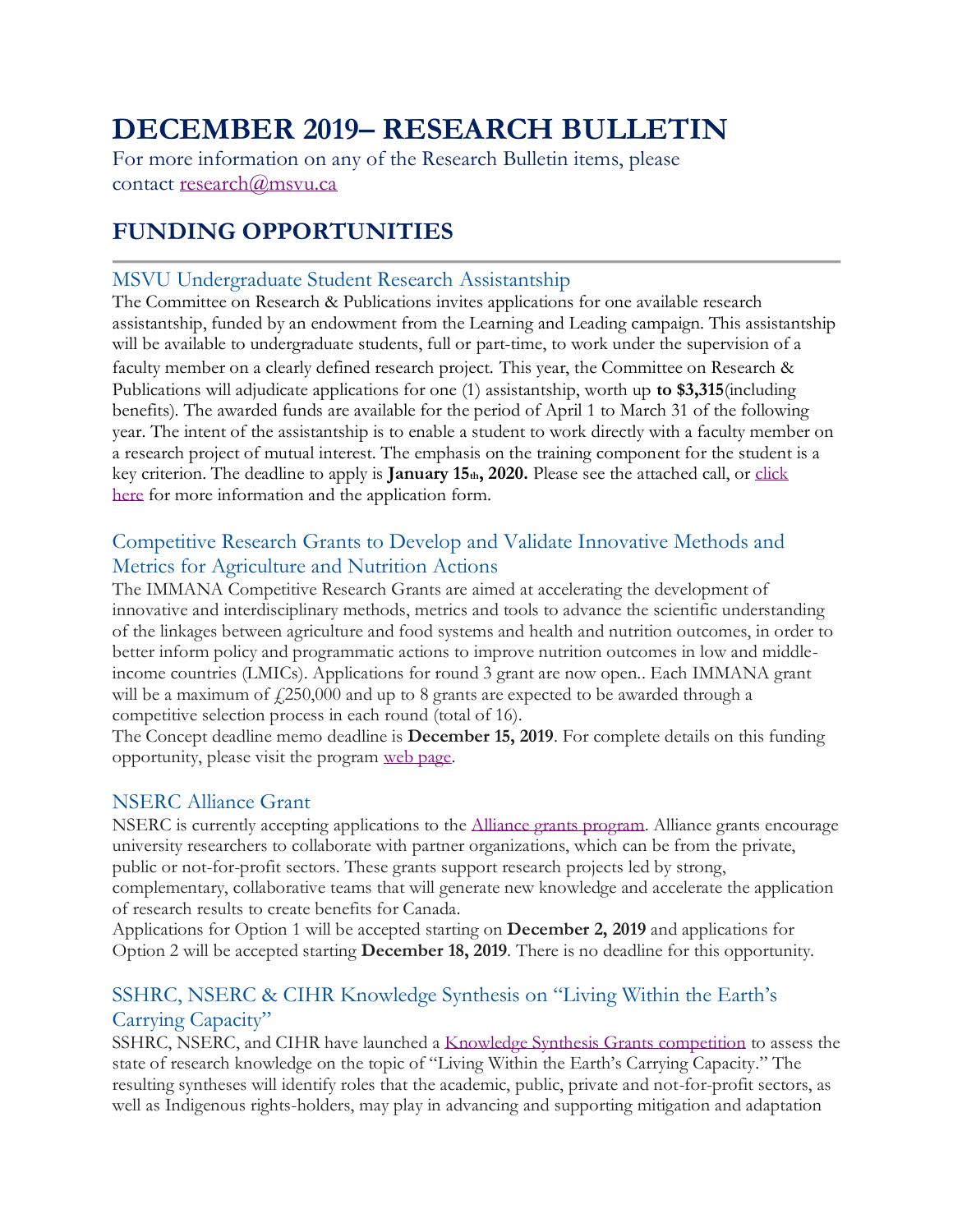responses, and may inform the development of effective tools, robust policies and sustainable practices required to support the transition to an equitable, prosperous, healthy and sustainable future. The deadline for applications is **January 7, 2020.**

#### Insight Development Grants

[Insight Development Grants](https://www.sshrc-crsh.gc.ca/funding-financement/programs-programmes/insight_development_grants-subventions_de_developpement_savoir-eng.aspx) foster a deeper understanding of the state of knowledge regarding the absorptive and productive capacity of global ecosystems, as well as the connections between natural and human systems. The grants enable the development of new research questions, as well as experimentation with new methods, theoretical approaches and/or ideas. Projects may also involve national and international research collaboration, and the exploration of new ways of producing, structuring and mobilizing knowledge within and across disciplines and sectors. Funding is provided for short-term research development projects of up to two years that are proposed by individuals or teams.

The deadline for this opportunity is **February 2, 2020**. There is [a webinar](https://sshrcvideo.webex.com/mw3300/mywebex/default.do?nomenu=true&siteurl=sshrcvideo&service=6&rnd=0.9588805442383941&main_url=https%3A%2F%2Fsshrcvideo.webex.com%2Fec3300%2Feventcenter%2Fevent%2FeventAction.do%3FtheAction%3Ddetail%26%26%26EMK%3D4832534b00000004afb11448489bd41484954ecfc416f8ab40732dca087647d9abc7fe65e78ca546%26siteurl%3Dsshrcvideo%26confViewID%3D145196833551979168%26encryptTicket%3DSDJTSwAAAASjusDDHPnUB9GtGAux7VXixPeBBFcYoxLIEOpD3CEm3w2%26) on the application process on **December 18, 2019.**

# **CALLS FOR PAPERS AND APPLICATIONS**

#### SPARK Winter 2020

SPARK offered you practical tools and strategies to facilitate knowledge translation (KT) in your work, in addition to providing you with support from a KT expert. Applications for the tenth SPARK training workshop until **December 5th, 2019 at 5:00 p.m. ET**. Selected applicants will be invited to attend a two-and-a-half-day workshop. During this workshop, participants will work alongside an experienced mentor and other individuals interested in Knowledge Translation (KT) to further develop their idea. The workshop takes place **February 11-13, 2020** in Ottawa. For more information and to apply, please click [here.](https://www.mentalhealthcommission.ca/English/spark-training-workshop)

#### SSHRC Storytellers Challenge

SSHRC's Storytellers contest challenges postsecondary students to show Canadians, in three minutes or 300 words, how social sciences and humanities research is affecting our lives, our world and our future for the better. Each year, a jury selects 25 finalists to receive a \$3,000 cash prize and specialized training in research communications. At the 2020 Congress of the Humanities and Social Sciences, a second jury will select the final five winners, who will receive an expense-paid trip for their presentations to be featured at the prestigious SSHRC Impact Awards. Stories are due by **January 28, 2020, at 5 p.m**. (eastern). For further details on this year's Storytellers contest, please visit the [SSHRC website.](https://www.sshrc-crsh.gc.ca/society-societe/storytellers-jai_une_histoire_a_raconter/index-eng.aspx?utm_campaign=sshrc-storytellers-eng-2019&utm_medium=email&utm_source=uni-comms)

#### Atlantis Journal Call for Papers

Atlantis has extended its call for papers for its Spring 2020 edition "Speaking freely and freedom of speech: feminists navigating the 'new' Right". They are accepting submissions that examine interdisciplinary and discipline-based feminist interventions in these discourses through original research papers, position papers, book reviews, and original creative works, including short essay analyses of your own visual, aural, or spoken creative work. Research papers are not to exceed 7,000 words including references.

The deadline for submissions has been extended to **February 21, 2020.**

Further details and information regarding all types of submissions can be found [here.](http://journals.msvu.ca/index.php/atlantis/about/submissions)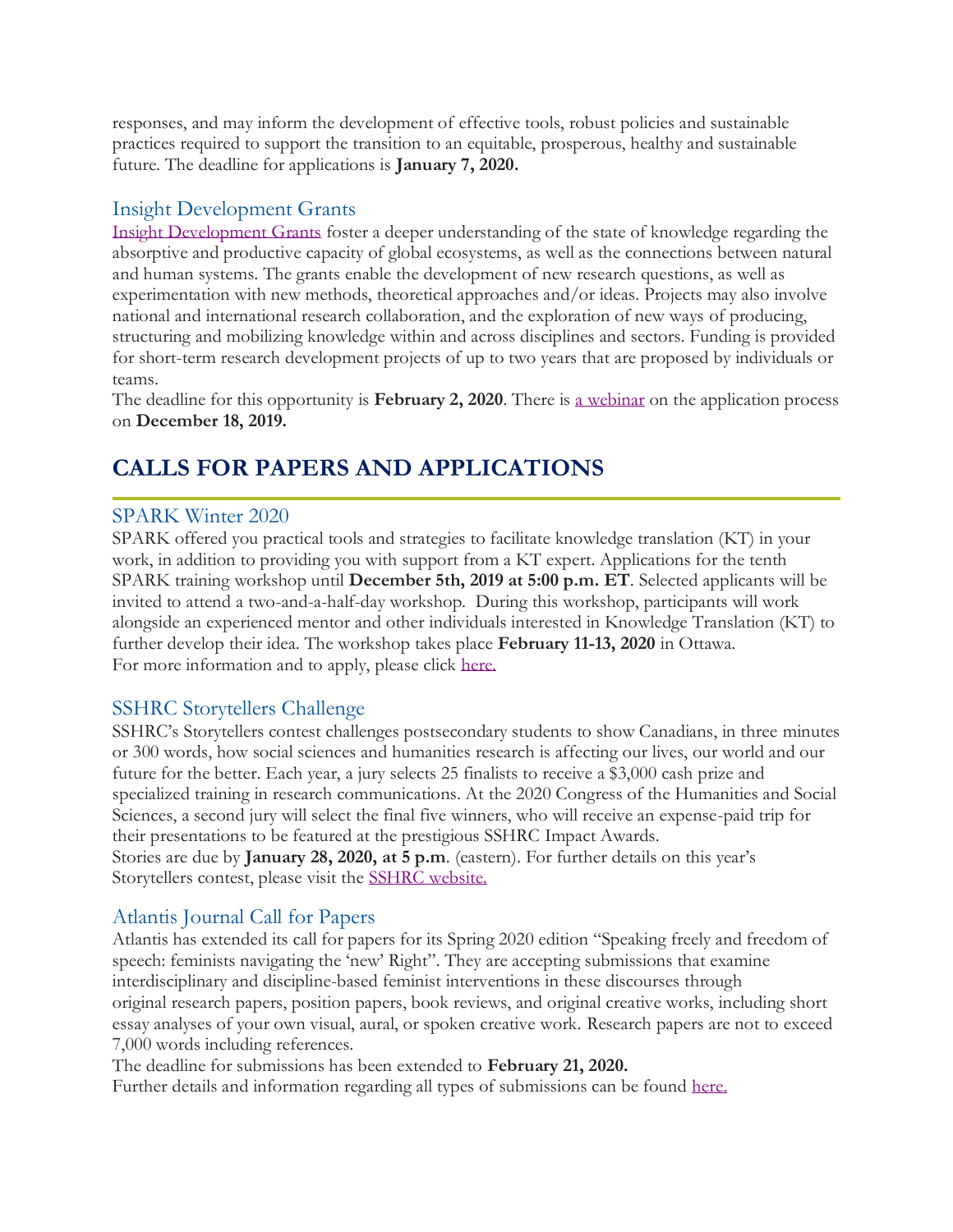# **EVENTS**

#### 2019 MSVU Research Highlights

Join the MSVU Research Office on **December 11, 2019** to celebrate faculty research highlights of 2019! Drop by the McCain Centre Atrium for drinks and refreshments as we conclude another year of faculty research accomplishments at MSVU.

Please RSVP to [Jessica.Long1@msvu.ca](mailto:Jessica.Long1@msvu.ca) as soon as possible.



#### Canadian University Queer Services Conference

The Canadian University Queer Servies Conference (CUQSC) is an opportunity for people working in 2SLGBTQ+ activism, support, and research at Canadian universities to come together to share ideas and build skills. CUQSC 2020 will be taking place at University of Regina, **February 20-23, 2020**. The conference will feature academic, theoretical, skills-based, and arts-based workshops that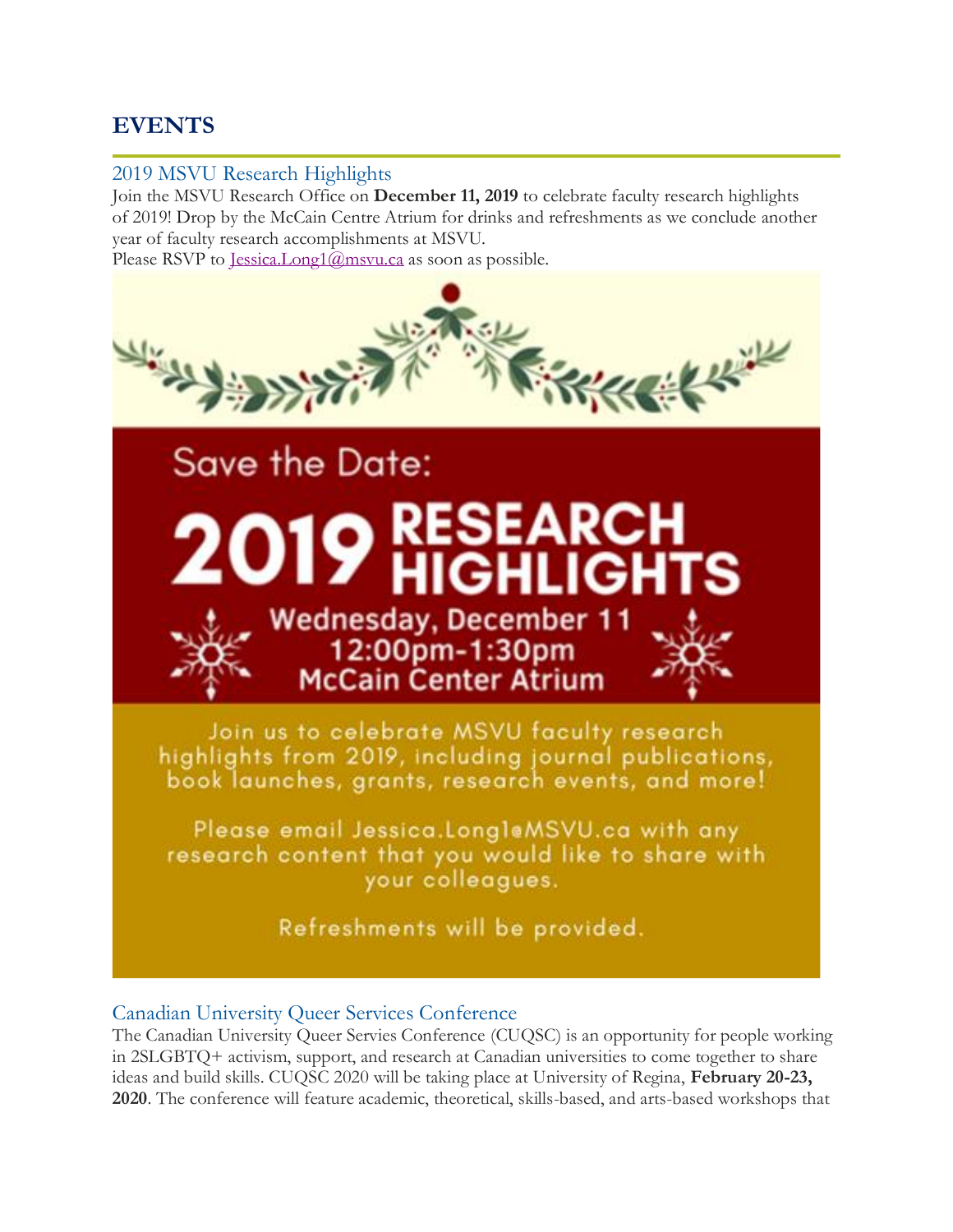will aim to help participants challenge harm faced by the 2SLGBTO+ community through an intersectional lens.

To learn more about the conference, please visit the [CUQSC website.](https://www.cuqsc.ca/)

#### Save the Date: Research Refresh 2020

Please save **Friday, January 24th from 8 am – 12 pm**, in the Rosaria Boardroom, for a Research Refresh! Come learn how faculty and staff can make the best use of the resources offered by the Research Office. Please RSVP to Lessica.Long1@msvu.ca and see the attached poster for more details.

### **ANNOUNCEMENTS**

#### Atlantis Fall 2019 Issue

The Fall 2019 edition of Atlantis has been published! Check it out on the [Atlantis website.](http://journals.msvu.ca/index.php/atlantis/index)

#### CIHR Application Administration Guide is Now Available

The CIHR Application Administration Guide (the Guide) serves as an important resource for applicants and administering institutions to ensure understanding of the applicable roles and responsibilities and overarching requirements that govern the administration of CIHR funding applications. The Guide is applicable to applications submitted in response to CIHR funding opportunities.

To access the guide, visit the [CIHR website.](http://cihr-irsc.gc.ca/e/50805.html)

#### #IAmInnovation Twitter contest

Starting December 2, 2019, the Canada Foundation for Innovation (CFI) wants to hear how working in state-of-the-art facilities and with cutting-edge equipment has supported your research and allowed you to make a difference.

To enter:

- Starting **December 2 and up until January 31, 2020**, we invite students and postdocs to submit a tweet to the CFI with an image or video, accompanied by a caption, of them and their CFI-funded research in action

- The image would be of them with their CFI-funded tools or in the CFI-funded facility they work in along with an interesting caption that explains what they do, why it's cool and how the CFI helps - The video would be of them explaining what they do, why it's cool and how the CFI has helped their research

- The message is: I do this, I use this equipment to do it, my research is cool because, it's important because, and the CFI has helped me this way and that and all Canadians should care because of X, Y, Z benefits, etc.

For the full rules on the contest, visit the contest [web page.](https://www.innovation.ca/iaminnovation-twitter-contest)

#### Atlantic Indigenous Mentorship Network: Announcement of Book Club

Visit the [Atlantic Indigenous Mentorship Network website](https://www.atlantic-imn.ca/) for more information on this and other opportunities.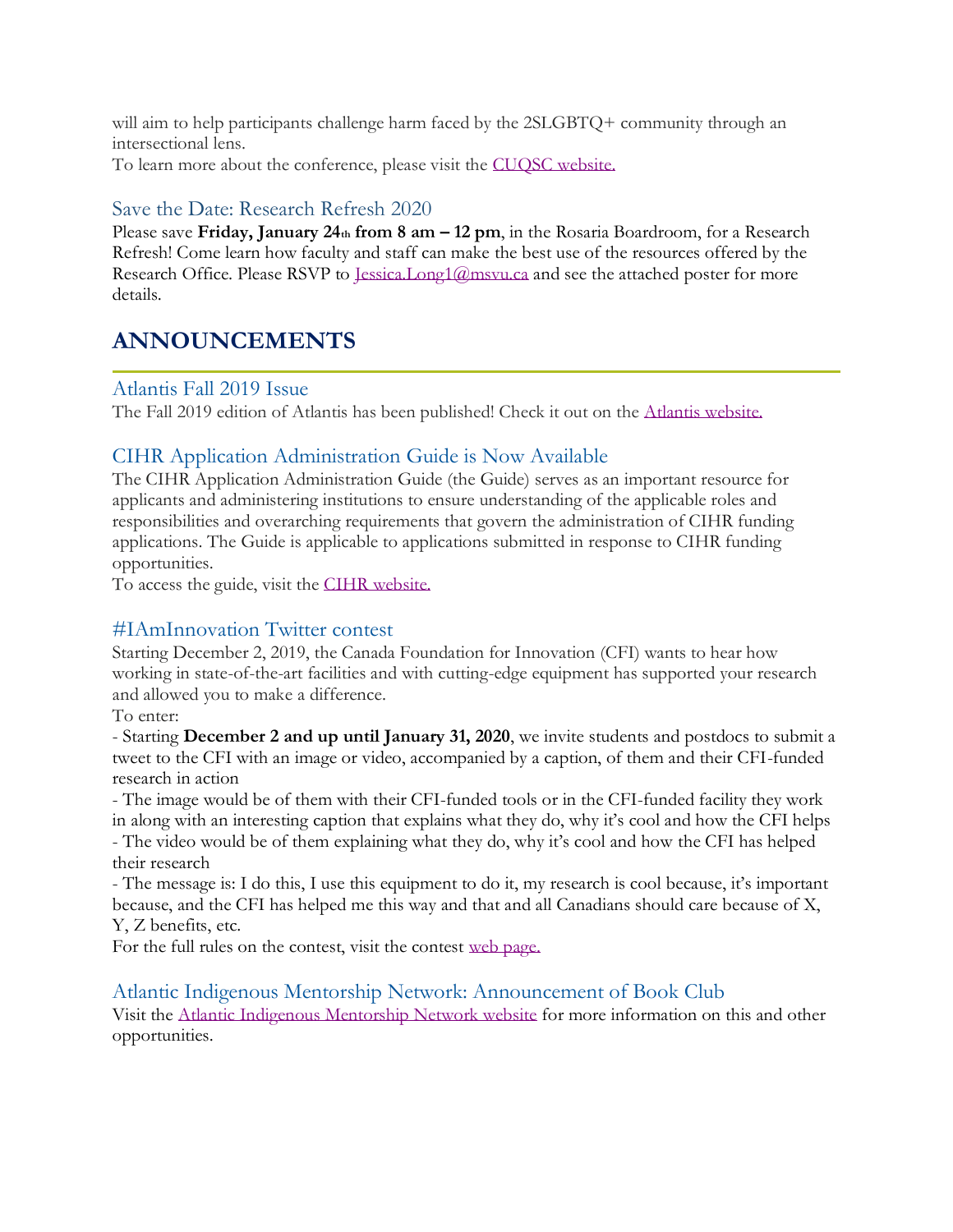

# **MSVU FACULTY RESEARCH ACHIEVEMENTS**

#### Book Launch by MSVU's Dr. Alexandra Tsedryk and Dr. Christine Doe

There is a book launch for the recently published edited volume "The Description, Measurement and Pedagogy of Words" (Cambridge Scholars Publishing) will be taking place on **December 4th** at 4 pm in the MacDonald Room in the MSVU Library. Please see the attached poster for the book launch.

# **IT&S Privacy Tip**

#### Beware of Cyber Grinches: Online Shopping Safety Tips

This holiday season, many of us will be surfing for the best deals, but cyber Grinches also are online trying to steal your cash. Those monster deals might just stink, stank, stunk! November's OUCH!